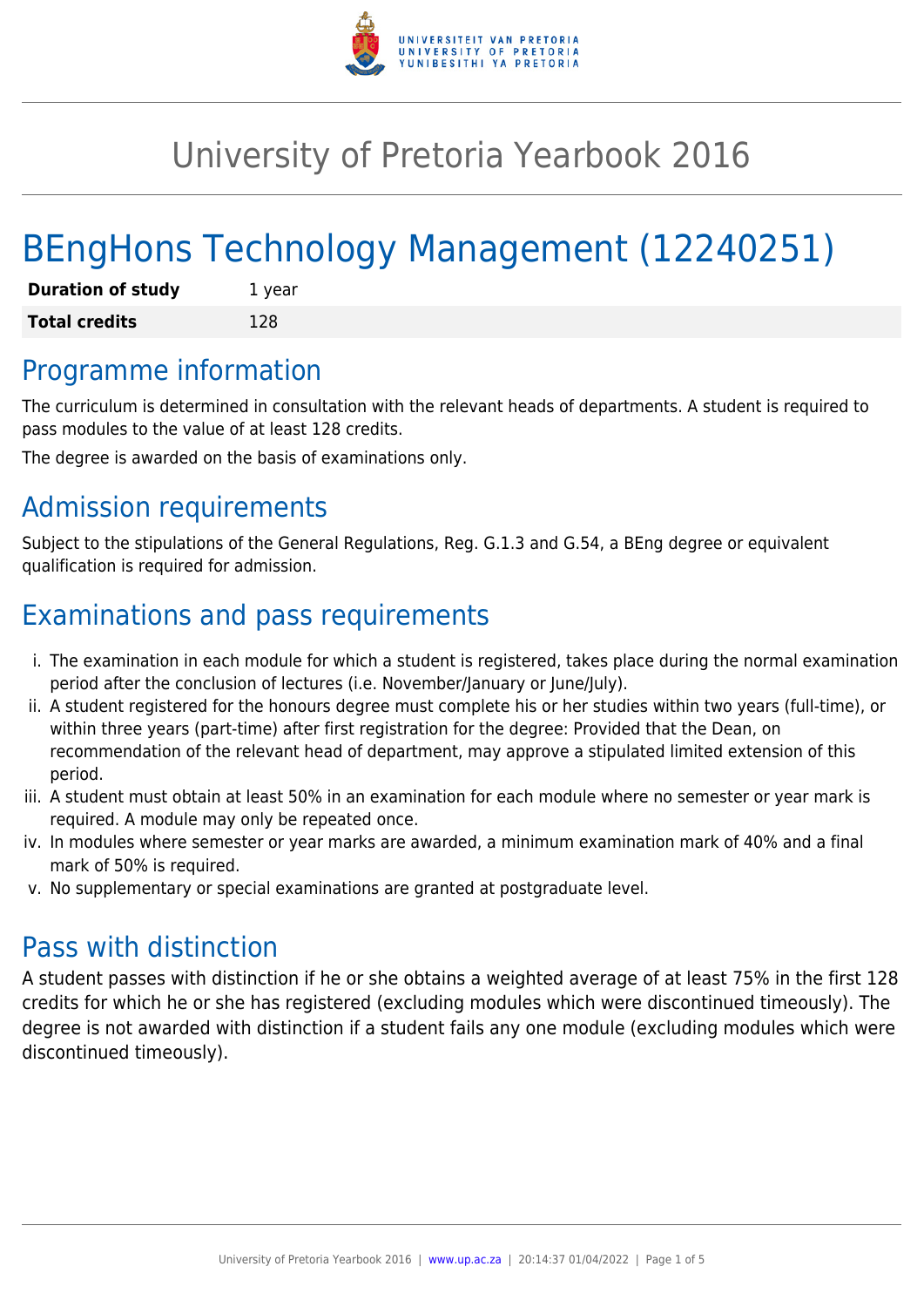

# Curriculum: Final year

**Minimum credits: 128**

## **Core modules**

#### **Quality management 780 (IKK 780)**

| <b>Module credits</b>         | 16.00                                                                                      |
|-------------------------------|--------------------------------------------------------------------------------------------|
| <b>Prerequisites</b>          | No prerequisites.                                                                          |
| <b>Contact time</b>           | 22 other contact sessions per week, 14 lectures per week, 6 discussion classes<br>per week |
| <b>Language of tuition</b>    | English                                                                                    |
| <b>Academic organisation</b>  | Engineering and Tech Man                                                                   |
| <b>Period of presentation</b> | Semester 1 or Semester 2                                                                   |
| <b>Module content</b>         |                                                                                            |

A research term paper will be prepared.

#### **Engineering economics 780 (IKN 780)**

| <b>Module credits</b>         | 16.00                         |
|-------------------------------|-------------------------------|
| <b>Prerequisites</b>          | No prerequisites.             |
| <b>Contact time</b>           | 20 contact hours per semester |
| <b>Language of tuition</b>    | English                       |
| <b>Academic organisation</b>  | Engineering and Tech Man      |
| <b>Period of presentation</b> | Semester 1                    |
| <b>Module content</b>         |                               |

A research term paper will be prepared.

#### **Maintenance management 780 (IMC 780)**

| <b>Module credits</b>         | 16.00                         |
|-------------------------------|-------------------------------|
| <b>Prerequisites</b>          | No prerequisites.             |
| <b>Contact time</b>           | 20 contact hours per semester |
| <b>Language of tuition</b>    | English                       |
| <b>Academic organisation</b>  | Engineering and Tech Man      |
| <b>Period of presentation</b> | Semester 2                    |
| <b>Module content</b>         |                               |

A research term paper will be prepared.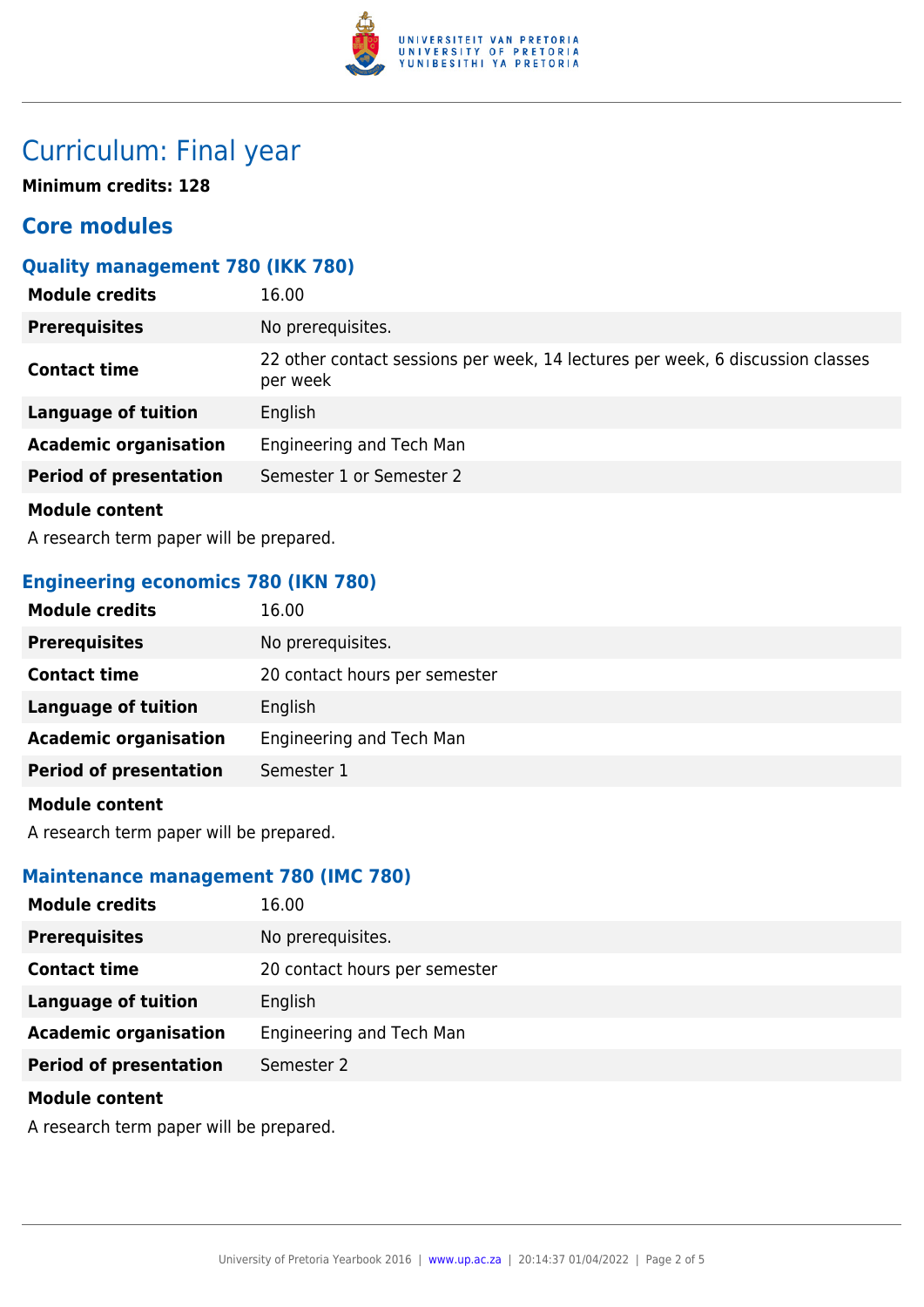

## **Organisation and innovation 780 (INV 780)**

| <b>Module credits</b>         | 16.00                                                    |
|-------------------------------|----------------------------------------------------------|
| <b>Prerequisites</b>          | No prerequisites.                                        |
| <b>Contact time</b>           | 16 lectures per week, 22 other contact sessions per week |
| <b>Language of tuition</b>    | English                                                  |
| <b>Academic organisation</b>  | Engineering and Tech Man                                 |
| <b>Period of presentation</b> | Semester 2                                               |
| <b>Module content</b>         |                                                          |
|                               |                                                          |

A research term paper will be prepared.

## **Project management 780 (IPK 780)**

| <b>Module credits</b>         | 16.00                         |
|-------------------------------|-------------------------------|
| <b>Prerequisites</b>          | No prerequisites.             |
| <b>Contact time</b>           | 20 contact hours per semester |
| Language of tuition           | English                       |
| <b>Academic organisation</b>  | Engineering and Tech Man      |
| <b>Period of presentation</b> | Semester 2                    |
| <b>Module content</b>         |                               |

A research term paper will be prepared.

### **Systems engineering 780 (ISE 780)**

| <b>Module credits</b>         | 16.00                                        |
|-------------------------------|----------------------------------------------|
| <b>Service modules</b>        | Faculty of Natural and Agricultural Sciences |
| <b>Prerequisites</b>          | No prerequisites.                            |
| <b>Contact time</b>           | 20 contact hours per semester                |
| <b>Language of tuition</b>    | English                                      |
| <b>Academic organisation</b>  | Engineering and Tech Man                     |
| <b>Period of presentation</b> | Semester 1                                   |
| <b>Module content</b>         |                                              |

A research term paper will be prepared.

### **Operations management 781 (IVV 781)**

| <b>Module credits</b> | 16.00                         |
|-----------------------|-------------------------------|
| <b>Prerequisites</b>  | No prereguisites.             |
| <b>Contact time</b>   | 20 contact hours per semester |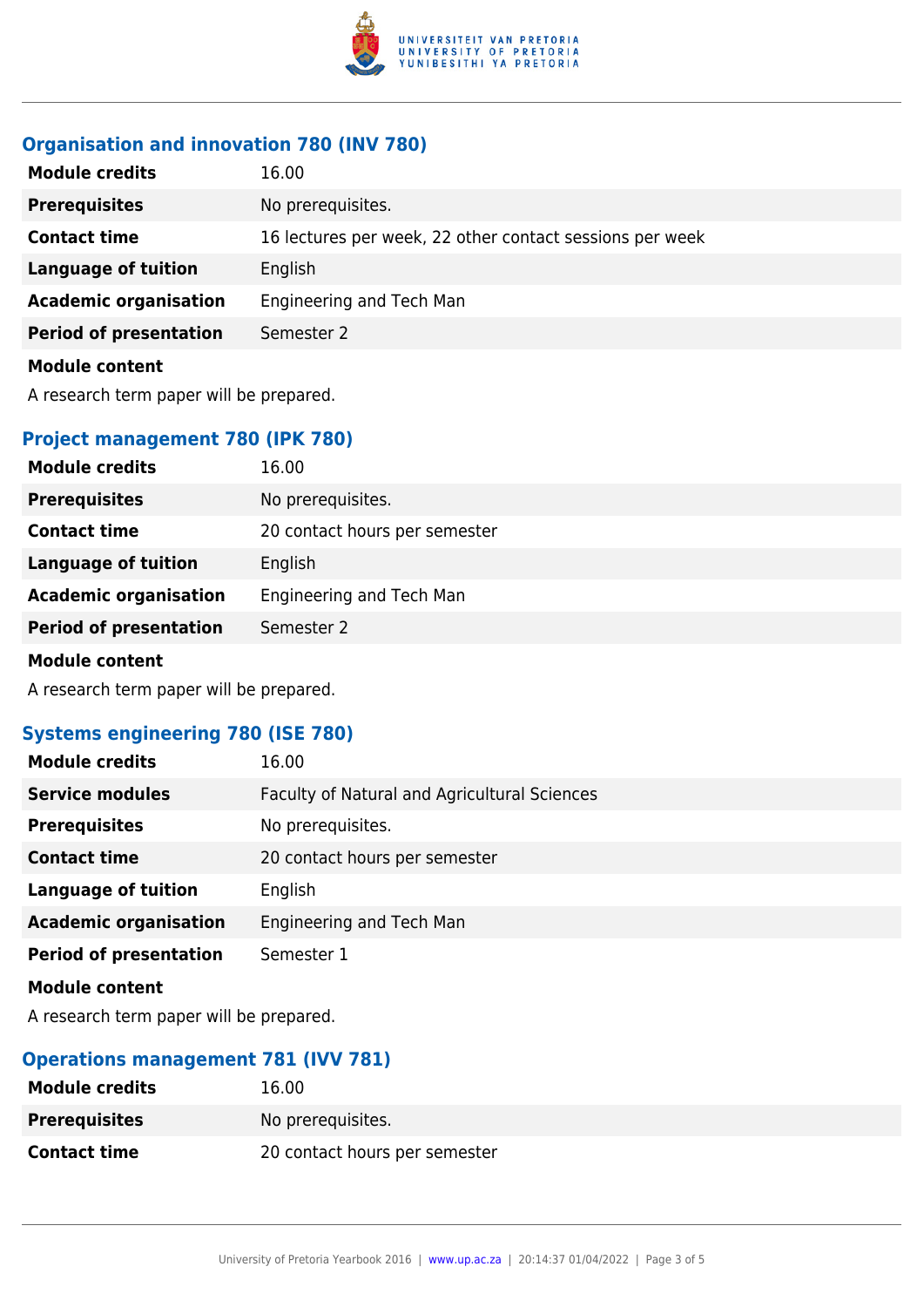

| Language of tuition           | English                  |
|-------------------------------|--------------------------|
| <b>Academic organisation</b>  | Engineering and Tech Man |
| <b>Period of presentation</b> | Semester 1 or Semester 2 |
| Adam Julian Andrews Adam A    |                          |

#### **Module content**

A research term paper will be prepared.

## **Elective modules**

#### **Asset Management 780 (IBB 780)**

| <b>Module credits</b>         | 16.00                    |
|-------------------------------|--------------------------|
| <b>Prerequisites</b>          | No prerequisites.        |
| <b>Contact time</b>           | 20 contact hours         |
| <b>Language of tuition</b>    | English                  |
| <b>Academic organisation</b>  | Engineering and Tech Man |
| <b>Period of presentation</b> | Semester 2               |

#### **Module content**

"Asset Management" may be defined as a life cycle process for creating, establishing, maintaining, operating, rehabilitating and divesting an asset in an optimal or balanced manner to satisfy the constraints imposed by economy, ergonomics, technical integrity and business performance. Within this definition, physical assets include equipment, infrastructure, and people. The 'holistic' view implied here recognises the wider range of disciplines required for strategic decisions and tactical management of physical assets. Strategy and tactics depend on the asset, whereas people processes underpin the effective management of an asset. The overall objective for the physical Asset Management module is to provide an integrated understanding of the complimentary disciplines applicable to the management of engineered assets. The module will emphasise the synergy between specialist and cross-disciplinary skills and their respective roles with respect to the management of physical assets. The overall outcome for the learner will be awareness of the collaboration required and application off cross-disciplinary skills in technical, engineering, finance logistics, human communication, and other functions to achieve effective management of physical assets.

#### **Technological entrepreneurship 780 (IEE 780)**

| <b>Module credits</b>                                                                                                                                                                                                                | 16.00                         |
|--------------------------------------------------------------------------------------------------------------------------------------------------------------------------------------------------------------------------------------|-------------------------------|
| <b>Prerequisites</b>                                                                                                                                                                                                                 | No prerequisites.             |
| <b>Contact time</b>                                                                                                                                                                                                                  | 20 contact hours per semester |
| <b>Language of tuition</b>                                                                                                                                                                                                           | English                       |
| <b>Academic organisation</b>                                                                                                                                                                                                         | Engineering and Tech Man      |
| <b>Period of presentation</b>                                                                                                                                                                                                        | Semester 2                    |
| <b>Address to the contract of the contract of the contract of the contract of the contract of the contract of the contract of the contract of the contract of the contract of the contract of the contract of the contract of th</b> |                               |

#### **Module content**

A research term paper will be prepared.